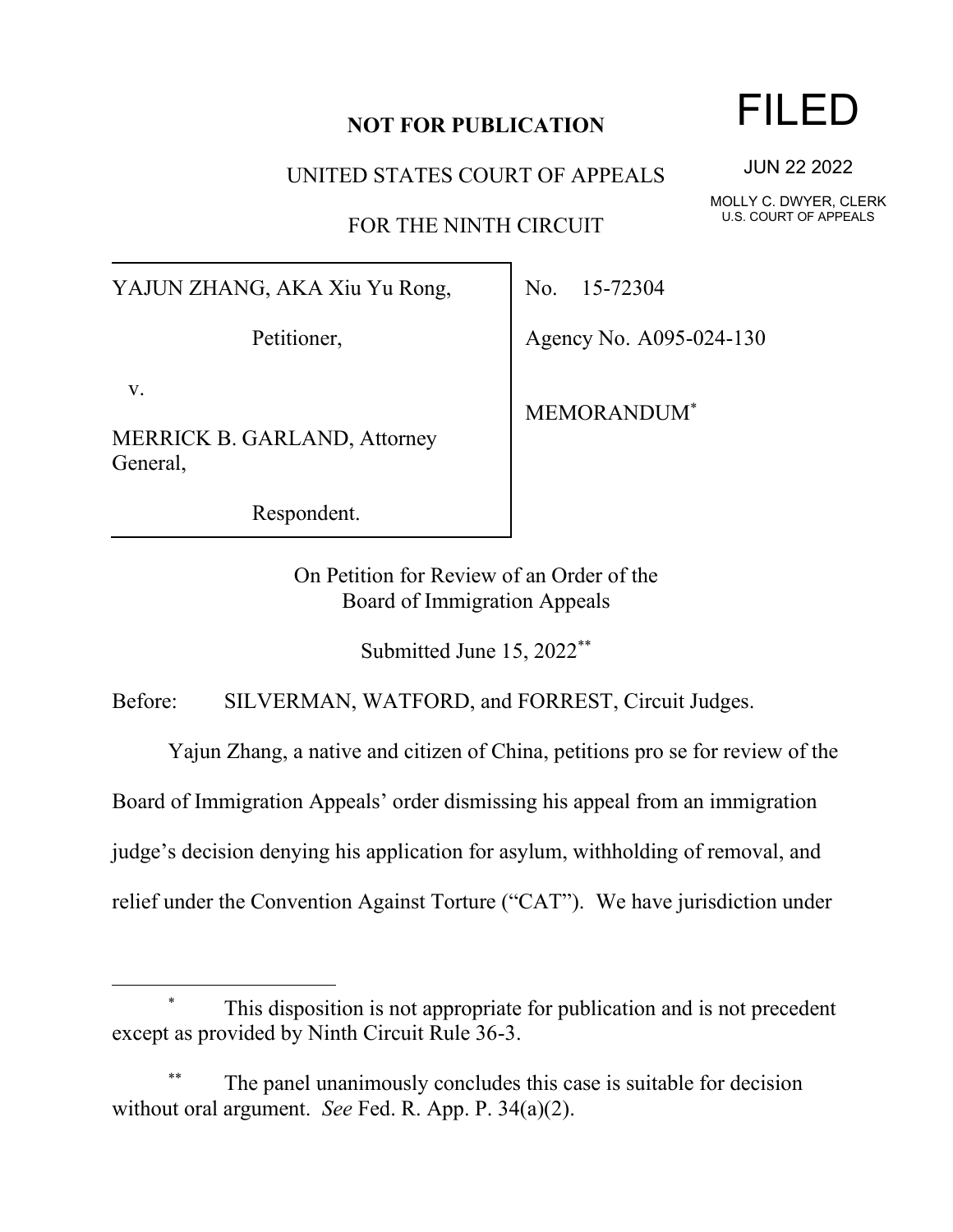8 U.S.C. § 1252. We review for substantial evidence the agency's factual findings, applying the standards governing adverse credibility determinations under the REAL ID Act. *Shrestha v. Holder*, 590 F.3d 1034, 1039-40 (9th Cir. 2010). We deny the petition for review.

Substantial evidence supports the agency's adverse credibility determination based on inconsistent testimony regarding when he discussed applying for asylum with his friends and implausible testimony regarding his wife's forced sterilization. *See id.* at 1048 (adverse credibility determination reasonable under "the totality of circumstances"); *Lalayan v. Garland*, 4 F.4th 822, 838 (9th Cir. 2021) ("The Agency's implausibility findings are supported by evidence in the record and are based on reasonable assumptions, even if other alternative explanations exist."). Zhang's explanations do not compel a contrary conclusion. *See Lata v. INS*, 204 F.3d 1241, 1245 (9th Cir. 2000). Thus, in the absence of credible testimony, in this case, Zhang's asylum and withholding of removal claims fail. *See Farah v. Ashcroft*, 348 F.3d 1153, 1156 (9th Cir. 2003).

In light of this disposition, we do not reach Zhang's remaining contentions regarding corroboration or the timeliness of his asylum application. *See Simeonov v. Ashcroft*, 371 F.3d 532, 538 (9th Cir. 2004) (courts and agencies are not required to decide issues unnecessary to the results they reach).

Substantial evidence also supports the agency's denial of Zhang's CAT